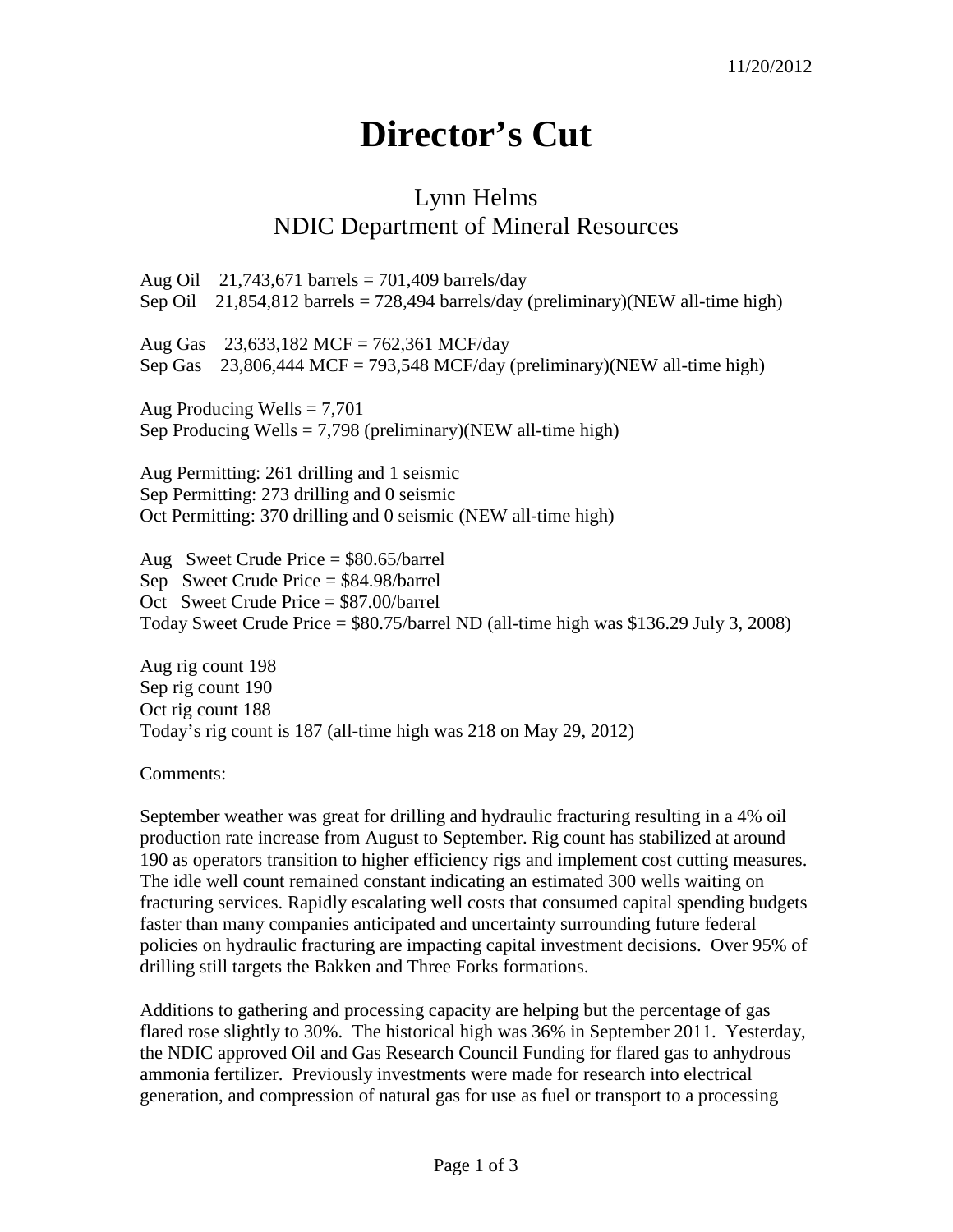facility. Future projects may include use of flared gas to produce petrochemicals, conversion of flared gas to liquid fuels, and removal of natural gas liquids from flared gas. It is hoped the legislature will consider tax exemptions and royalty certainty to provide incentives for beneficial uses like the above.

Crude oil take away via pipeline is now 39% of daily production, but transportation by rail at 51% and truck at 2% plus Tesoro refining 8% are adequate to keep up with near term production projections.

Rig count in the Williston basin is stable. Utilization rate for rigs capable of  $+20,000$  feet is stable at about 90%, but for shallow well rigs that drill to 7,000 feet or less utilization remains about 60%.

Drilling permit activity was increased dramatically to accommodate more multi-well pads and the need to build locations before winter weather comes.

The number of rigs actively drilling on federal surface in the Dakota Prairie Grasslands is down to 5.

The number of rigs drilling on the Fort Berthold Reservation has dropped to 26 with 2 on fee lands and 24 on trust lands.

There are now 741 wells (122 on trust lands  $\&$  619 on fee lands)

Producing 122,369 barrels of oil per day (6,859 from trust lands & 115,510 from fee lands)

104 wells are waiting on completion

259 approved drilling permits (304 on trust lands & 11 on fee lands)

1,531 additional potential future wells (1,426 on trust lands & 105 on fee lands)

Seismic activity is down with 5 surveys active/recording, 1 remediating, 0 suspended, and 6 permitted.

North Dakota leasing activity is much slower, mostly renewals and top leases in the Bakken - Three Forks area.

Daily natural gas production continues to increase slightly faster than oil production. This indicates that gas oil ratios are increasing and confirms the need for more gathering and processing capacity. Construction of processing plants and gathering systems will now be affected by weather. US natural gas storage has dropped to 6% above the fiveyear average but this still indicates low prices for the foreseeable future. North Dakota shallow gas exploration is not economic at near term gas prices.

Natural gas delivered to Northern Border at Watford City is up to \$3.06/MCF. This results in a current oil to gas price ratio of 26 to 1, but the high liquids content makes gathering and processing of Bakken gas economic.